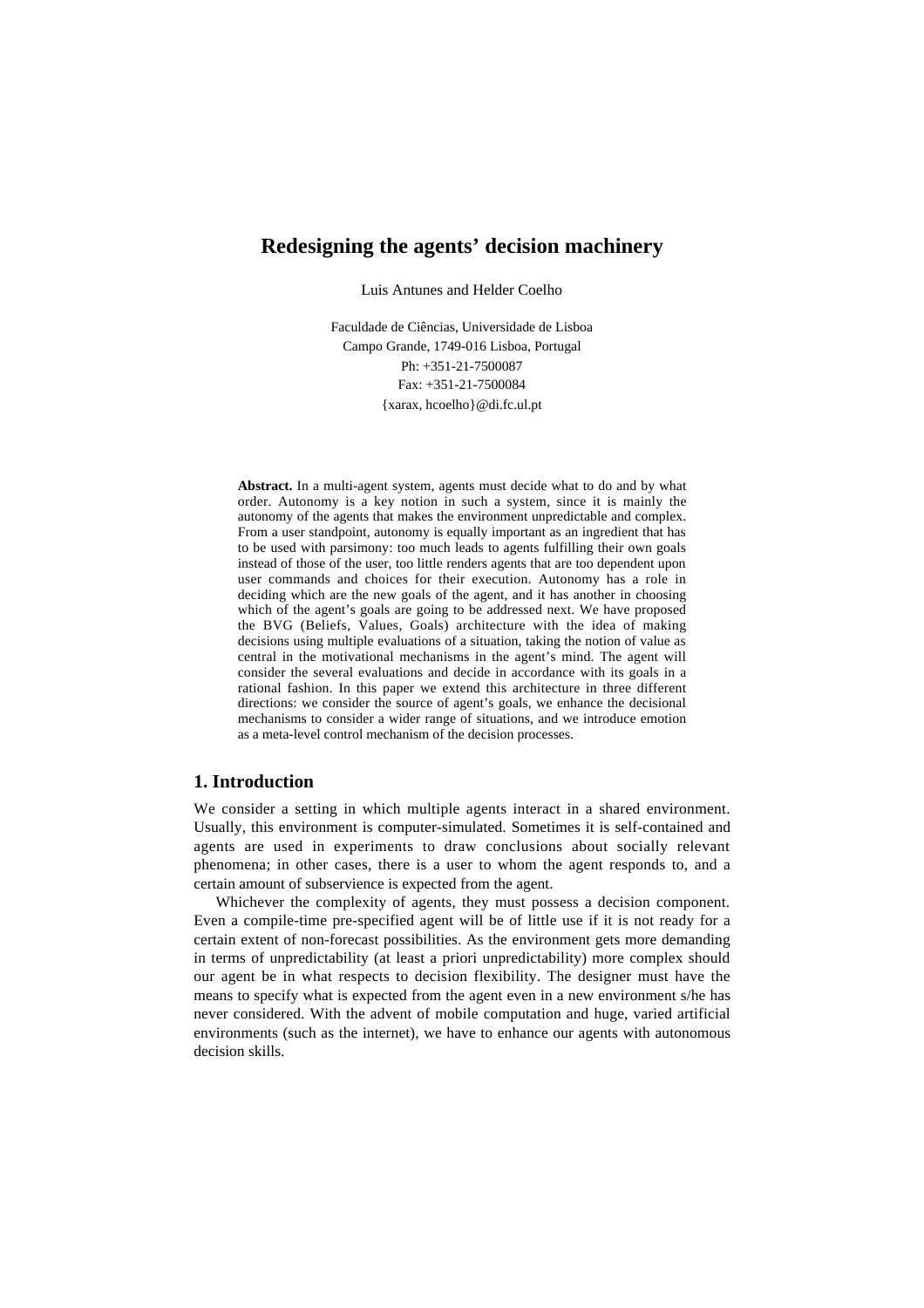There is a strong and intertwined relation between the decision (especially, choice) and emotional mechanisms (cf. [14], and the architecture proposed in [5]). In this paper we will present an enhanced overall decision mechanism that is able to incorporate this nested relation. Our account of emotions as meta-level control influences over the decision machinery is yet preliminary: the decisions produced by our previous model are too clean, emotion-free. This paper is also the tentative answer to a challenge about how emotions influence our whole life. Our answer follows the ideas of [5]: values are in charge of filtering candidates for later decision taking; emotions control the overall decision machinery.

### **1.1 Decisions and rational agents**

When confronted with a decision situation, an agent is defined as rational if he decides in such a way that pursues his self-interest. A classical way of defining selfinterest is by adopting utility theory [27], that requires the agent to know in advance all possible situations and be prepared to express his preference between any two states of the world. Not only do these conditions seem difficult to be fulfilled, but also this theory leads to interesting decision paradoxes that show its limitations [17].

An attempt to escape from this kind of bounded rationality was the BDI (Belief, Desire, Intention) agent model [25]. Here, commitment to past decisions is used as a way to decrease the complexity of decisions, since committed intentions constrain the possibilities for the future, and are only abandoned when fulfilled or believed impossible to fulfil. The preferences of the agents are represented by their desires, and these will be transformed in intentions through a deliberation process.

Simon [29] proposed the idea of aspiration levels along multiple, non comparable dimensions that characterise a decision problem. Aspirations are the minimum standards some solution must meet in order to be adopted. The agent adopts and selects for execution the first solution that meets all of the aspiration levels.

### **1.2 Agents with values**

In a similar line of reasoning, we have addressed the issue of choice, as one of the central components in the agent's decision machinery [1, 2, 3]. We have proposed the use of multiple values to assess a decision situation. A value is a dimension against which a situation can be evaluated. By dimension we mean a non empty set endowed with an order relation. Most interesting situations from the decision standpoint will have several such dimensions, and so most decisions are based on multiple evaluations of the situation and alternative courses of action. The agent's choice machinery becomes more clear, as agents express their preferences through the use of this multiple value framework. Choice is performed by collapsing the various assessments into a choice function, that cannot be considered equivalent to a utility function, since it is computed in execution time. The multiple values framework we defend can encompass Simon's aspiration levels, but it is more general, allowing for further flexibility, as is shown in [3]. In [2], we present an example of the use of values in a decision problem: imagine someone wants to solve some trouble with his computer. There are several ways of achieving this goal. We show how a valueendowed agent would successively try to do this, given several failure scenarios, and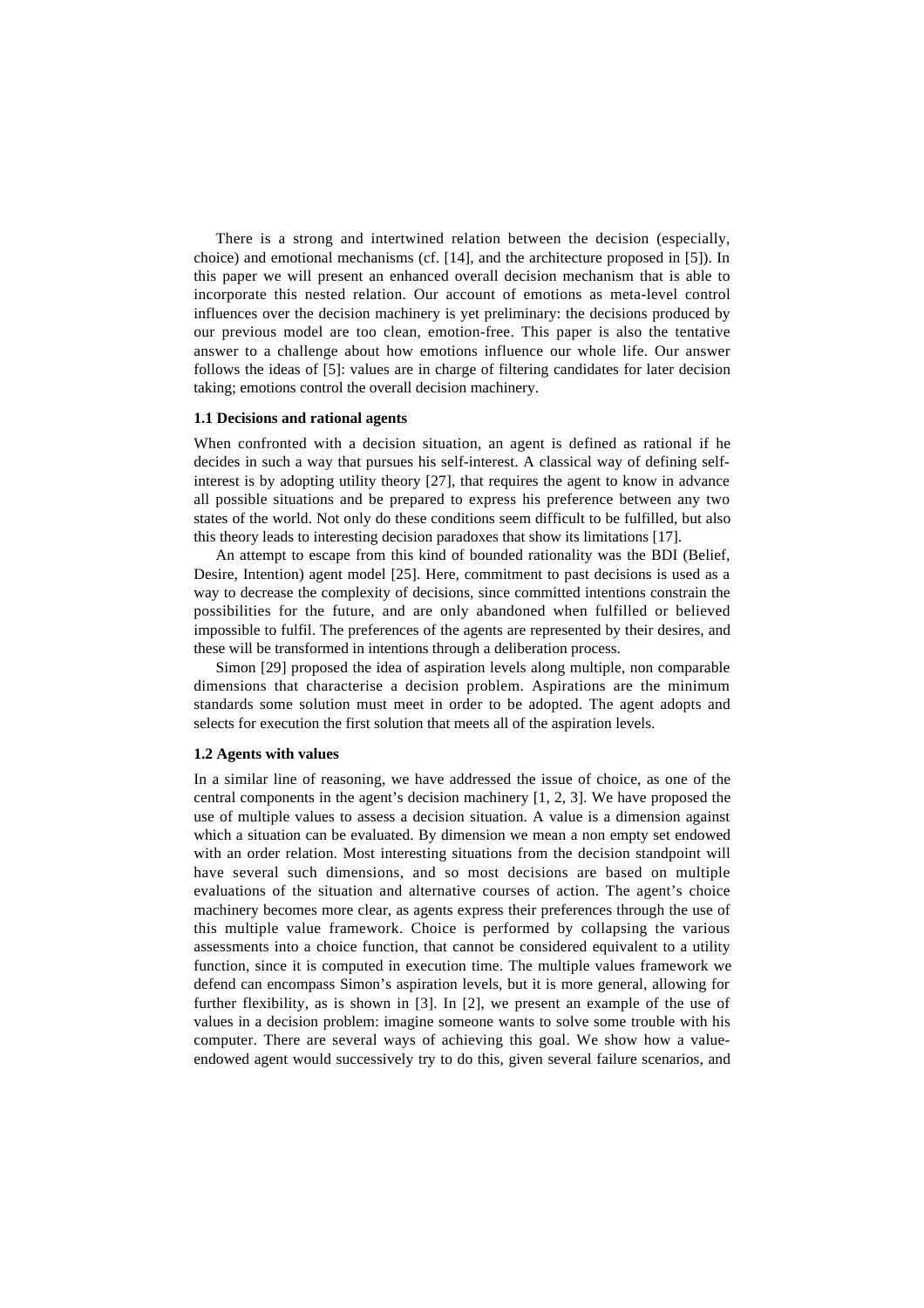using as values the probability of success of a given action, the level of patience of our agent, the predicted time delay of the action to perform, and the degree of dependence from other agents each action implies.

The coexistence of these values in mind further allows the enhancement of the adaptability decision capabilities by feeding back assessments of the quality of the previous decision into the agent's decision process. Our agents' decisions no longer depend solely on the past events as known at design time. Instead, events are incorporated into the decision machinery as time passes, and the components of those processes evolve continuously to be aggregated just when a decision is needed. This is done by feeding back evaluative information about the results of the decision taken by the agent. In [2] this assessment of (the results of) the decision was done by using some measure of goodness (an abstract higher value). We also suggested other alternatives, such as the agent's own values, or the designer's values (which amounts to looking for emergent features in the agent's behaviour, that is, agents decide by using some system of values, but the designer is interested in what happens to *another* set of values, to which the agents do not have access). Even in the simplest version, the power of adaptability shown by this schema surpasses by far that of choice based on the maximisation of expected utility. It is enough to remember the demands made on the agents by utility theory: they must know *in advance* all available alternatives and preferences between any two of them [15, 17].

### **1.3. Overview of the paper**

In this paper we expand on the functionality of the BVG architecture by considering two important extensions. First, the decision mechanism is enhanced to cope with more complex situations. Second, the agent has to decide in absence of all the relevant evaluations. On the other hand, the source of the agent's goals is addressed in the light shed by the multiple values framework: values guide adoption and generation of goals, by providing the respective mechanisms with reasons and justifications. Finally, we tackle the global issue of control, namely how do emotions influence behaviour. We are less interested in external manifestations of emotions (e.g. facial expressions) than in the ways by which emotional life internally guides the process of decision making (in terms of [14], the so-called 'secondary emotions').

In section 2 we will address the notion of autonomy, and relate it with the agent's self-interest. In section 3 we briefly present the BVG agent architecture. In section 4, we expand on the use of values to enhance autonomy in the decision process. Values illuminate the agent's source and choice of goals, by defining the agent's character. In section 5 we readdress the issue of choice, overcoming some limitations of the previous BVG implementation. In section 6 we show how to exploit the advantages of the multiple values framework in goal adoption. Section 7 expands on emotiondriven control of the decision process. Section 8 concludes by pointing out the most important contributions.

# **2. Principles for autonomy**

Social autonomy is meaningful for us because we want to consider agents inserted in societies characterised by complex dynamic environments. Agents will have to take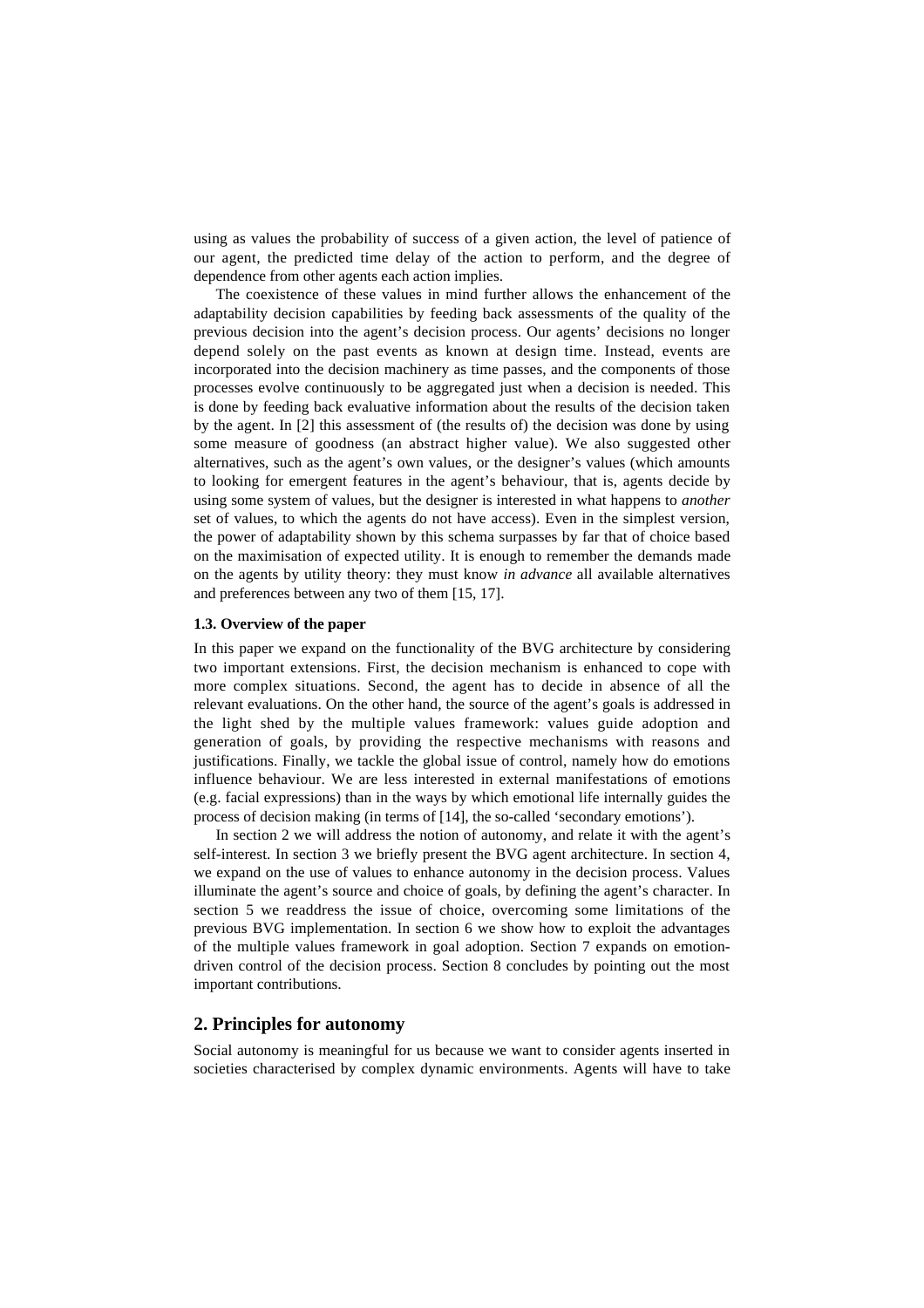into account their past histories, as well as show initiative and reactivity, in order to make decisions in possibly difficult situations. These can include unknown information, unknown social partners and even unknown environments. Autonomy can be considered from several standpoints. Castelfranchi [11] claims that autonomy is a relational concept (mainly, a social concept: an agent is autonomous just in relation to the influence of other agents) and lists various types of autonomy, as follows:

• executive (means) autonomy: an agent is autonomous relative just to the means (instrumental sub-goals), not to the ends. It could imply some level of decision (choice among means), planning, problem-solving, etc.;



Fig. 1: Castelfranchi's Double Filter Architecture.

• autonomy from stimuli: the agent's behaviour should be influenced by external stimuli, but not determined or imposed by them. Behaviour has no causes, but reasons, motives.

In cognitive systems, autonomy is guaranteed by "cognitive mediation:"

• goals autonomy: the system has goals of its own, not received from the outside as commands;

• belief autonomy: an agent controls its acquisition of beliefs.

The following postulates sketch the picture of a socially autonomous agent, and its relations, either with the outside world (including other agents), or with its own mental states, and contribute to the definition of the double filter architecture described in [11] (see fig. 1, and compare it to the one proposed in [5]). Our architecture builds on these postulates, since they solidly draw the basic picture of a self-interested agent, and one that controls its own mental states, thus providing a useful and applicable characterisation of autonomy.

(i) it has its own goals, endogenous, not derived from another agent's will;

(ii) it is able to make decisions concerning multiple conflicting goals (either its own goals or also goals adopted from outside);

(iii) it adopts goals from outside, from other agents, it is liable to influencing  $(...);$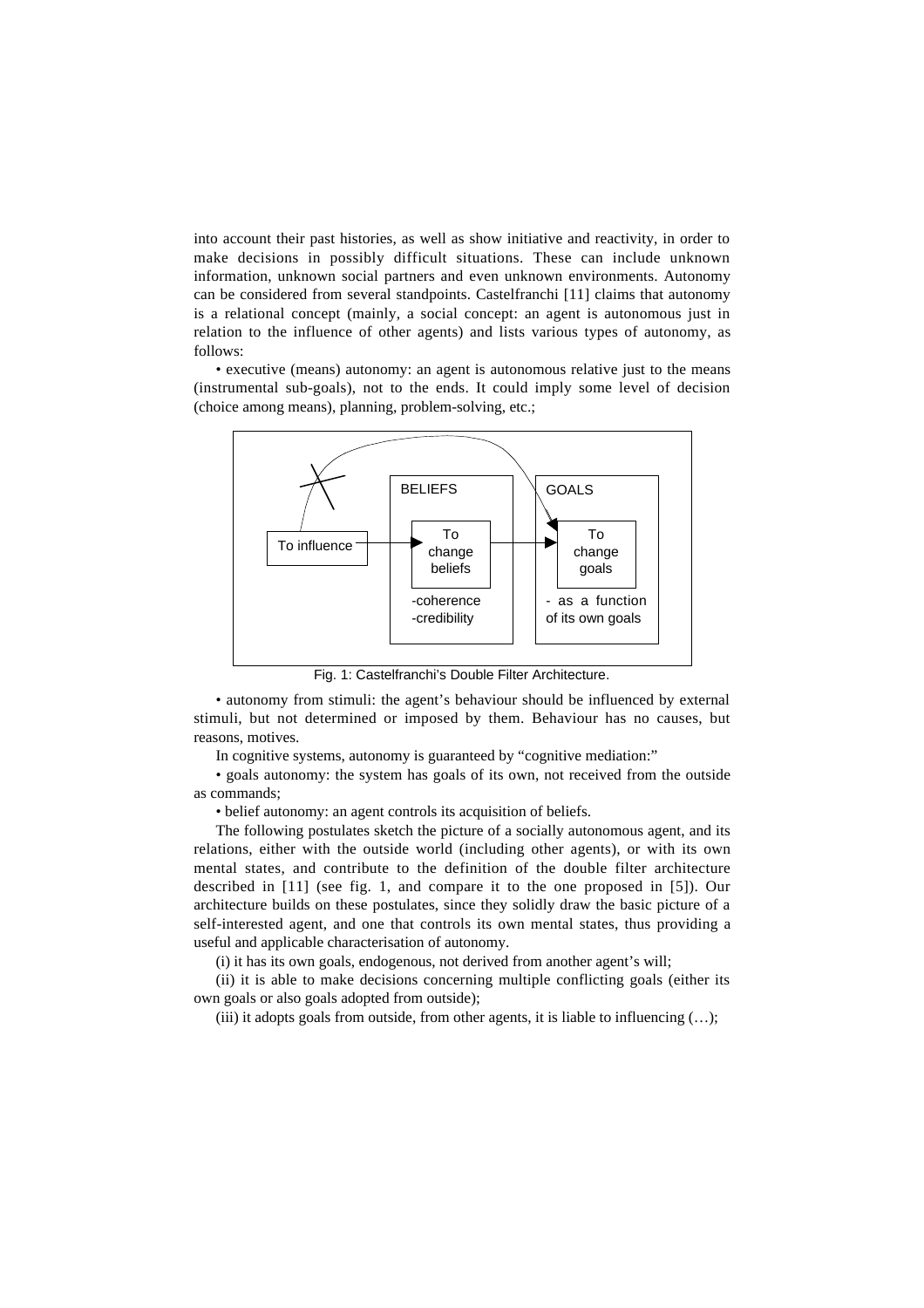(iv) it adopts other agents' goals as a consequence of a choice among them and other goals (adoption is thus neither automatic nor rule-governed, and it is not simply required that the goals should not be inconsistent with the current ones);

(v) it adopts other agents' goals only if it sees the adoption as a way of enabling itself to achieve some of its own goals (i.e. the autonomous agent is a self-interested agent);

(vi) it is not possible to directly modify agent's goals from outside: any modification of its goals must be achieved by modifying its beliefs;

(vii) it is impossible to change automatically the beliefs of an agent. The adoption of a belief is a special "decision" that the agent takes on the basis of many criteria and checks. This protects its cognitive autonomy.

We should notice that this version of Castelfranchi's architecture does not take emotions into account (but cf. Castelfranchi's address in [21]).

# **3. The BVG architecture**

While following the principles of the double filter architecture, let us draw a new agent cognitive architecture that incorporates the idea of multiple values (fig. 2), and does not include emotions. This new sketch expands on the one presented in [2], where the primary focus was laid on choice. Now, we turn our attention towards control.

We can see the execution cycle of an agent divided in three phases: perception, deliberation and execution of an appropriate action. This description is a crude simplification of a much more complex process, involving several parallel threads, with intricate relations among them. For instance, the perception is clearly guided by the agent's current focus of attention, which cannot be dissociated from its own motivations. If some relevant feature alteration is detected by the agent, it must be immediately taken into consideration, even if the decision process which included the previous value of the feature is almost concluded. We can't imagine that the world will wait until we take our decisions. But generally we have an idea about how much time we can use to decide, and how stable are the beliefs upon which we base our decisions [28].

To start with, we propose as a reference a schema of decision which includes goals, candidate actions to be chosen from, beliefs about states of the world, and values about several things, including desirability of those states. This is because we don't want to overload the architecture with too many ingredients, and related mechanisms. It is preferable to keep things manageable, and see how far we can go.

Decision is a complex, multi-staged process in an agent's mind. One stage deals with the origin of goals. Agents can either adopt goals from other agents or generate goals internally, as a result of internal processes. In another stage, goals are considered against other objects in the agent's mind, such as beliefs (which include plans about their feasibility) and classified accordingly. For instance, we can have suspended goals, active goals, etc. Finally, among the active goals, the agent has to serialise them into execution. This is the choice phase, which we have addressed in previous papers, and will expand further herein. One way of achieving this without over-determining the behaviour of the agent, and even so reducing the deliberation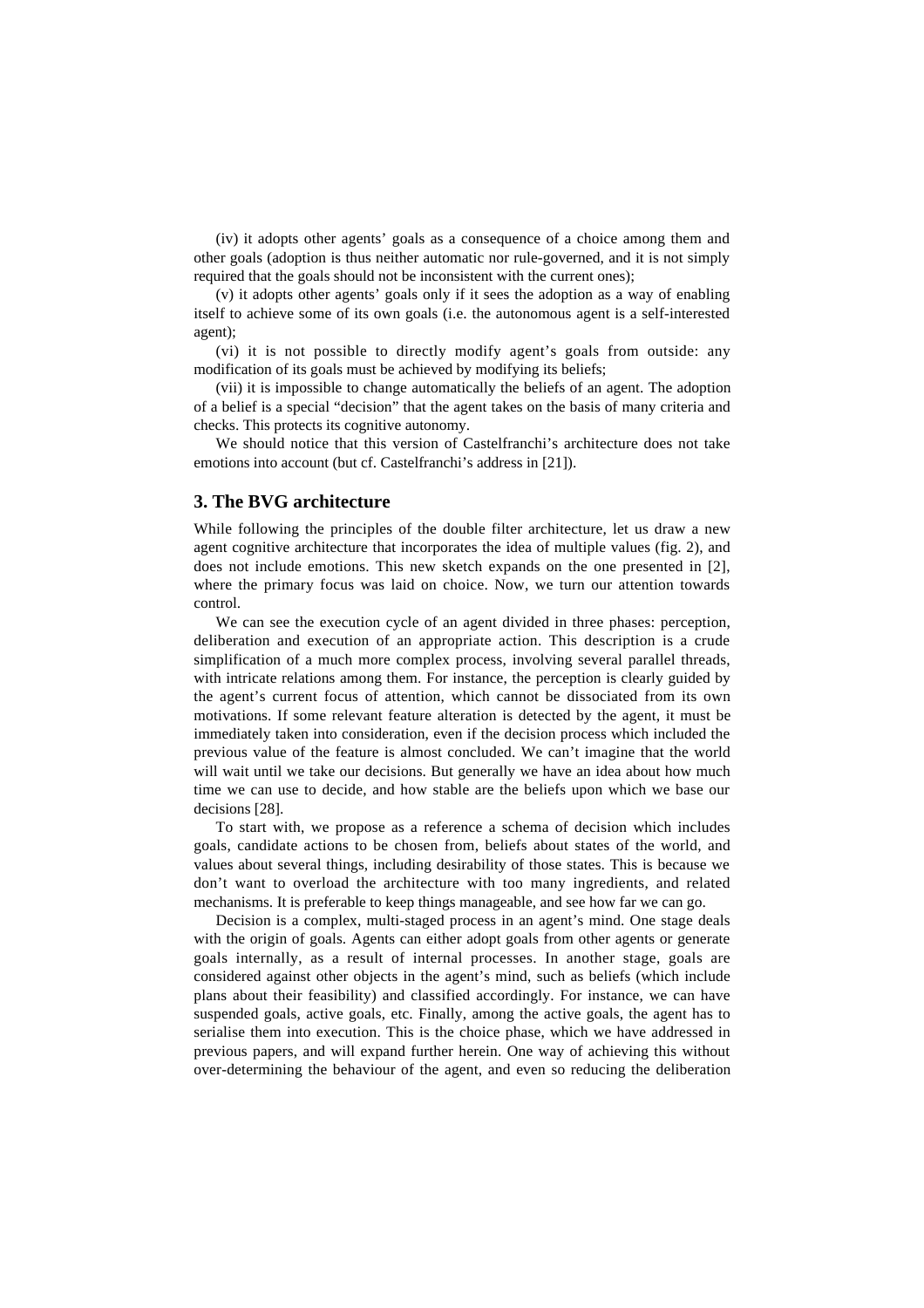

time would be to have several partial ordered sets of actions, and computing the final order only when the moment arrives.

#### Fig. 2: The BVG architecture.

The BVG architecture introduced in [2] paid special attention to choice. Now it is time to get the whole of the agent's decision machinery in context, and consider a broader picture. The role of beliefs and goals in an architecture such as the above has been thoroughly examined in the literature [13, 10]. The role of values was addressed in [1, 2], and further cleared here. The biggest challenge in BVG nowadays remains to be control. In fig. 2, control mechanisms wrap the whole of the architecture; this is meant to represent a layer responsible for a lot of important mechanisms in the agent's mind. Many of these are cognitive, along the BDI track. In [12] a set of facets were included as control mechanisms of the whole agent architecture: importance, urgency, intensity and persistence. Other control mechanisms are arguably emotional [22]. However, the association between the rational and emotional issues is still unclear [5], and our conjecture is: emotions have a dominant role in controlling the decision-making process.

As explicitly depicted in fig. 2, control mechanisms act over perception and also action. This is meant to represent the myriad of control issues involved in these two activities. Take an action that was scheduled to be executed. There are many things that can go wrong, some perhaps forecast, some completely new to the agent. Even if everything goes well, control cannot rest, for there can be opportunities to be taken, records to be made, evaluations to be performed about how well were expectations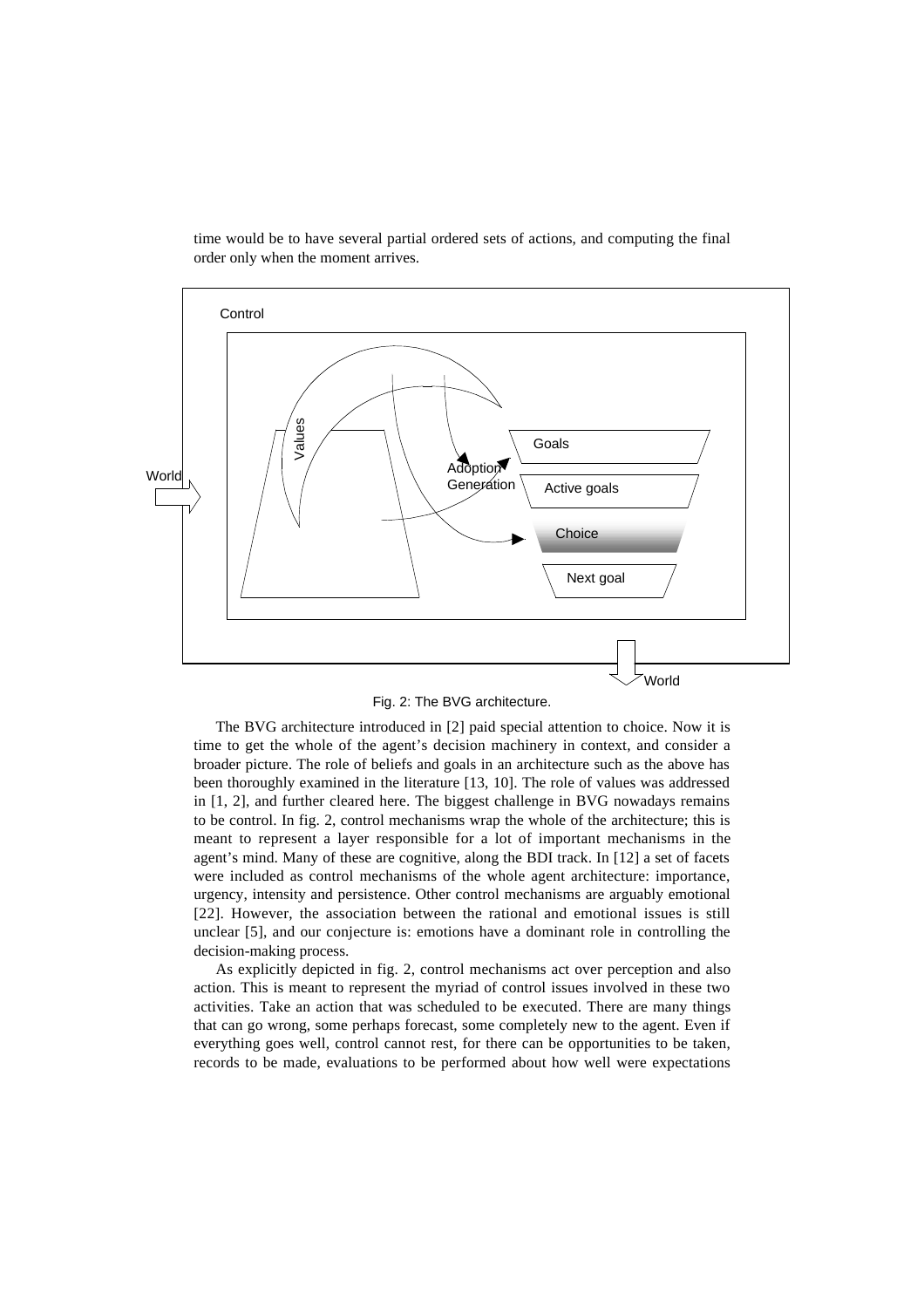met. What kind of machinery should this control layer possess in order to decide *only* if the agent's reasoning should or not be interrupted, and the issue of the current action be reconsidered? How many things are there to control, how many features are there to be examined to solve such a (meta-reasoning) problem [26, 15]? A lot of other roles of control are left implicit in fig. 2. Just as over external actions, control must be exerted over internal actions, such as deductions, constrainings, updates, accesses, etc. One possible solution was suggested in [31]: redundancy. We defend that agents should perform redundant calculations and have triggers that allow normal reasoning to be interrupted. Look below (section 4.2) for a possible such mechanism. [9] presents similar ideas concerning control, when the authors defend the multidimensional mind (the unidimensional mind covers only the use of utility functions) and postulate the need for a balance between action interests and high level normative motives. Imagine another situation, put forward by LeDoux [18], where a bomb is involved and people around get into panic with terrible fear. What influence did this fear have in the people's decision making? Before we further address the answer to this question let us tackle some more architectural issues.

# **4. Autonomy and character**

As we have seen in Castelfranchi's analysis, autonomy is involved in all of the stages of decision. An agent that generates its own goals is certainly more autonomous than another that doesn't. A further flavour of autonomy is the ability to adopt goals from other agents.

The selection of the next action to be executed results from successively constraining the set of candidates for goals. Following the path in fig. 2, we see that from the set of possible goals we extract the actual goals, either by adoption or by generation. Among these, some are considered active. For instance a goal known to be impossible to fulfil could not be considered active. Some of the active goals are then selected to be executed, and so are sorted according to some criteria.

So we have three processes by which our agent constrains its set of goals. The (1) *creation* of goals is the first phase, including both adoption and generation of goals. After that, the (2) *selection* of active goals occurs. From the active goals the agent (3) *chooses* the goals to be executed. Most of the literature on intelligent agents only focus on the selection phase, because it is the 'cleanest' one, the most technical one. It is possible to accomplish an interesting performance level relying only on technical reasons to limit the set of goals, such as a deductive machinery with modus ponens. See, for instance, the BDI (Belief, Desire and Intention) architecture [24, 25]. Usually the choice phase is either not addressed or implemented with very simple heuristic solutions, such as using simple utilities. Also, the creation phase, many times, is oversimplified by just postulating that the only source of goals is the agent's user.

However, when we want to define autonomous agents, we must address all of these phases, which raises the issue of the agent's character. The character can be defined as the set of collective qualities, especially mental and moral, that distinguish a person or entity. Autonomy implies difference, i. e., the agents should be free to decide differently from one another even in the same situation. Therefore, agents can have different characters. Either in the creation (1) or in the choice (3) phases, the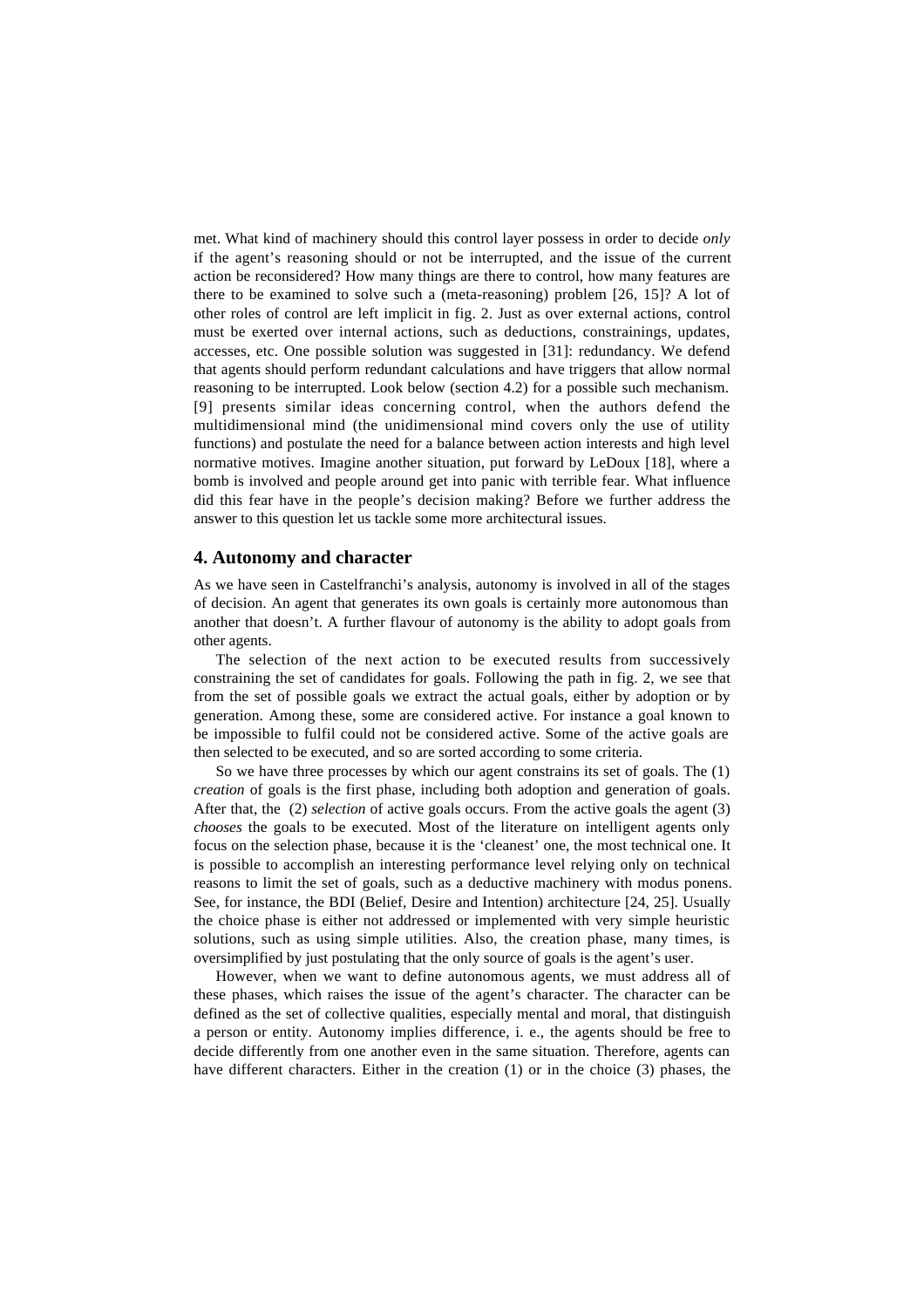reasons can vary from agent to agent. In the BVG architecture, it is in this two phases that we can locate the personality traits that define the character. In the creation phase, some agents will adopt goals whereas others don't, some agents will generate goals in one way, while others may not generate goals at all, and only obey goals from their creator. In the choice phase, we look at different rationalities in different agents. Some choice is not necessarily irrational just because we cannot identify the reasons that led to it [15]. Even considering agents endowed with the same set of goals and beliefs, their different sets of values should be enough to produce differentiated behaviours. For example, a soccer robot can decide to shoot weakly at goal because he is too close to the goalkeeper and thinks there's some risk of endangering him. Finally, the influence emotions exert in decision making, can also be tuned up differently in different characters. Some agents will be bolder, or more timid, or more risk averse, etc. Subsequently (cf. section 7), we will see how this can be achieved in BVG.

#### **4.1 Generation and adoption of goals**

The source of goals is usually considered to be the designer of the agent, and acquisition of goals is done once and for all in an a priori fashion. This is clearly very limitative in what concerns autonomy. Acquisition mechanisms are necessary so that the agents can profit from all possibilities the environment can offer.

Castelfranchi proposes to only adopt goals when these are instrumental to other previously existing goals. This is an oversimplistic solution to the adoption problem, that is founded in architectural limitations, the fact that only beliefs and goals are available. This mechanism of adoption would lead to too rigid a structure of goals: if all goals are instrumental to previously existing goals, all sub-goals must be justified by these other higher ranked goals. Who provided these ones? Since all adoption is guided by them, they must have been adopted in design time. But then these higher (or end-) goals are the only ones important, all others could be abandoned as easily as they were adopted, if the agent discovers their uselessness for fulfilling the end-goals. So the agent's autonomy is severely restricted to executive autonomy. How can we then represent the agent's self-interest?

We propose to use values to help define the source of goals, guiding either adoption or generation of goals. When an agent identifies an object of the world as a candidate goal, it can decide to adopt it for a number of reasons. Of course if this new goal is instrumental to a previous existing goal, it should be a stronger candidate, but don't the characteristics of the existing goal matter? We think that the candidate goal should possess some added value itself. On top of the technical reasons (e.g. the new sub-goal allows the super-goal to be fulfilled), other reasons can lead to adoption. If some behaviour is perceived as leading to a situation assessed as desirable, the agent can adopt as their own the goals that triggered that behaviour. And this desirability can and should be expressed in terms of the agent's system of values.

Candidate goals come from everywhere in the agent's life. Virtually any interaction with the environment and its inhabitants can provide candidates for goals. Mechanisms for adoption include imitation of other agents, instincts, training and learning, curiosity, intuition, etc. We can use the values framework to fine-tune these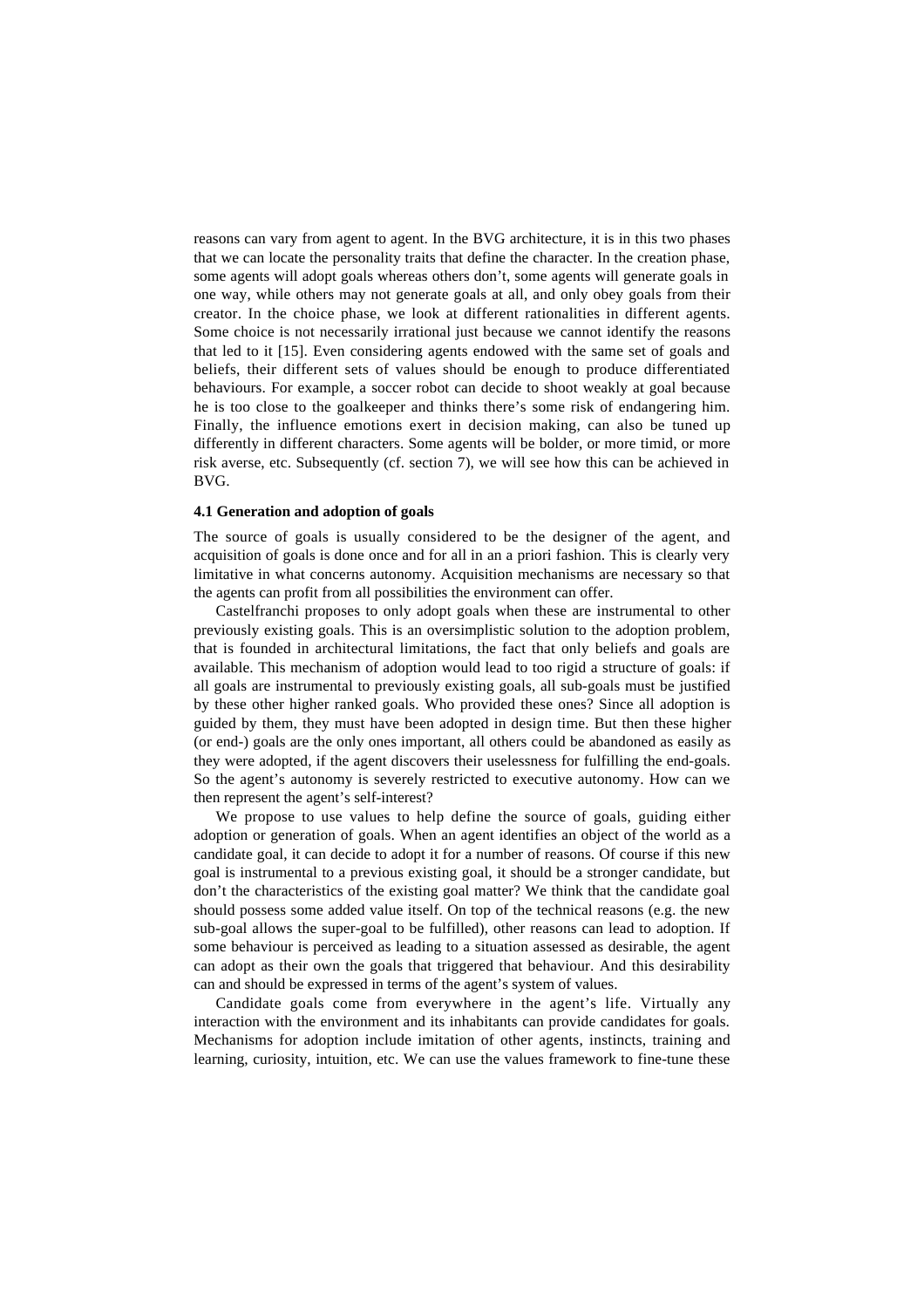mechanisms, and even apply the same adjustment methods we used in the choice mechanism to enhance them. In section 6 we will see how these mechanisms can be defined in the BVG architecture.

Goal generation mechanisms can also be based on the agent's values. When a particular state of the world is evaluated as desirable, the agent can transform this description of the world into a goal to be achieved. Goal generation is in a lot of ways a more complex problem than goal adoption, since it has to do with creativity, and will be left out in the rest of this study.

### **4.2 Enhancing the choice mechanisms**

In [2] we have seen how choice can be guided by values, and how this choice mechanism can be adapted in accordance with evaluation of successive results. But in that paper, we worked out our models by considering severe limitations that must be overridden. We had a fixed set of values, against which all candidate actions could be compared. We also had a fixed decision function (linear combination of the multiple evaluation of the candidates) and a fixed value adaptation function. Finally, we had only two types of values: aspiration-type values (e.g. probability of success), and capital-type values (e.g. time delay).

Even when considering only the single-agent case, every one of these limitations is unacceptable since they radically restrain the expressive power of the model. When the multiple agent case is considered, they are even more damaging. Consider the ability to communicate values, and consequently goals and actions. Several steps must be performed in planning the experiments, making this path follow the agent's classification according to the use of values. First, increase the number of values present in the choice setting. Then we can consider options that are characterised by values which were not necessarily foretold. That is, the agents must perform choice even in the presence of incomplete information. Afterwards, we will consider a variable set of values. Given the previous setting, this should not raise any problems, but in this case it is important to observe the agent's behaviour in the long run. Remember that value adaptation is performed over the candidate actions, even if this wasn't the only option we could have made. So we must increase the number of candidate actions, to see how the model copes, and check whether an alternative formulation should be used.

An interesting alternative could be the use of value accumulators. By adapting the idea of [6] for memory access, we can have an indicator of how much a value was referred to by other mental objects. A competition among values is cast, allowing the agent to have a relative idea of the importance of the various values. This schema does not necessarily substitute the usual schema of evaluation/choice/adaptation, it just allows the agent to subvert this in special occasions. For instance, if an option is being considered that refers to an important quantity of the highest rated value, execution stops and all calculations are restarted. This could be a simple way of implementing a pre-emptive mechanism, which we deem extremely important in an open environment.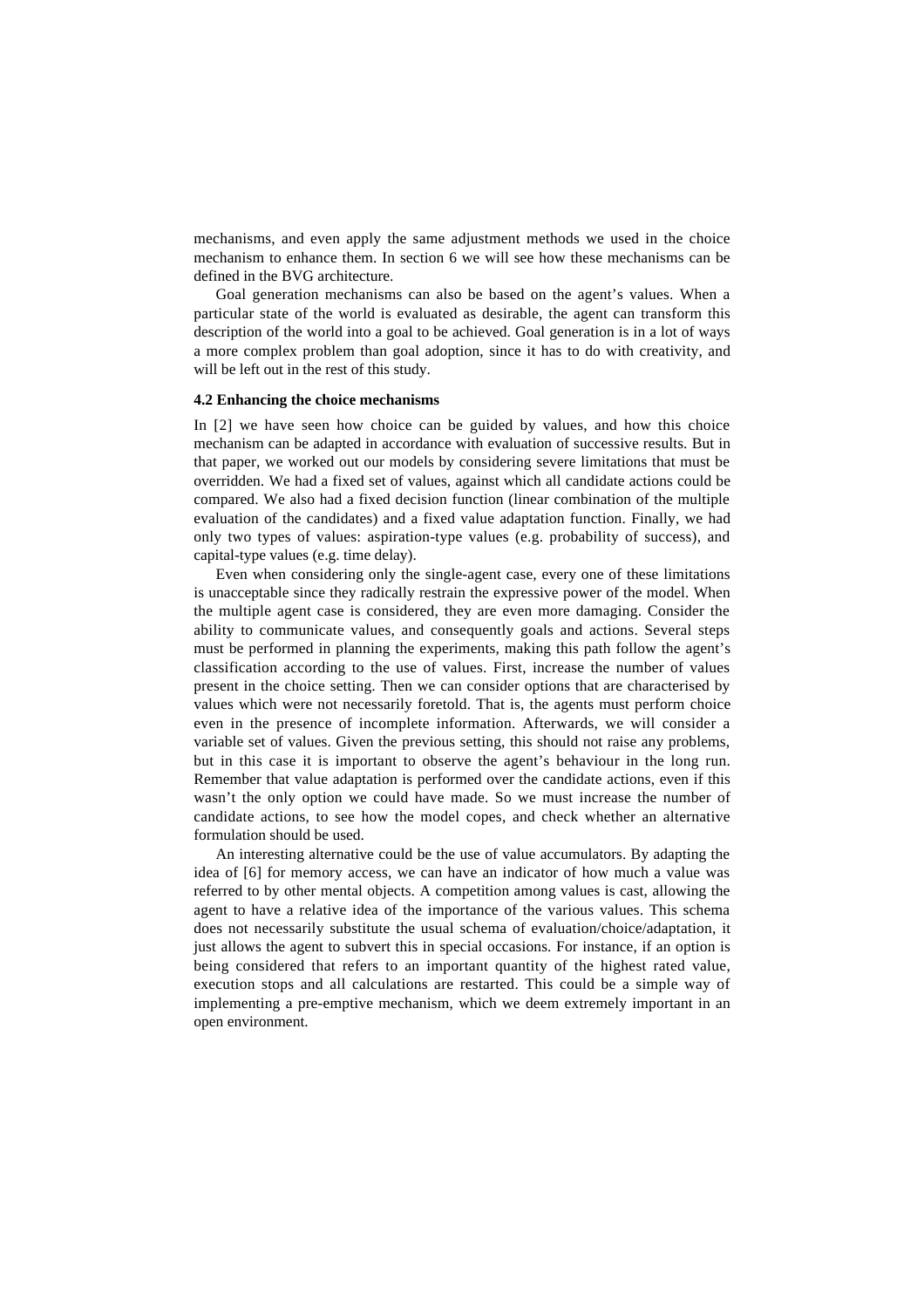#### **4.3 Ontology of values**

The BVG architecture is sufficiently general to cope with a series of diversified situations. By selectively choosing the set of relevant values and associated mechanisms for choice and for value adaptation, the designer can create instances of BVG agents which are adequate to his own setting. However, we can conceive specialisations of the most general BVG agent that provide a default basis for the development of agents. One such step has already been taken [2] when we considered the notion of goodness of a decision to help recalibrate the value system that led to it. This goodness is a kind of higher value that would be present in most agent designs (see section 7).

Another strong candidate to be present in a lot of agent designs would be survival (or vital energy) as a fundamental value that would govern most decisions. If we launch a group of robots to explore Mars, we would like them to keep functioning as long as they possibly can, even if they would sometimes undermine other valued possibilities. Survival is particularly important since it is the fact that the agent keeps working that allows the result of its efforts to be exploited, passed along to its user, etc. Several years ago Sloman [30] proposed to characterise goals with three features: urgency, intensity and persistence. These are also candidates to be usually present as values when tackling a choice situation.

As with the credibility of a belief, also the probability of success of a given action is likely to be considered when choosing that action. With time, a designer can develop an ontology of values that characterise most of the choice situations his agents face, or at least to have several ontologies adapted to classes of problems.

## **5. New mechanisms for choice**

In [2], our agent had a goal to fulfil that was characterised by some values. The candidate actions were all comparable according to the same values, so choice was straightforward. The agent just computed a real function of those values for all the alternatives, and the highest scorer was chosen. Afterwards, the agent looked at the results of his action by assessing the resulting state of the world against a dimension of goodness (cf. section 1 and [3]), and updated the values appropriately.

We now propose to tackle choice situations where the agent doesn't have all the relevant information. Imagine some goal G is characterised by targets for three (out of five) values:  $V_1=ω_1$ ,  $V_2=ω_2$ ,  $V_3=ω_3$ . Let the candidate actions be represented by subgoals G<sub>1</sub> and G<sub>2</sub>, with associated values, respectively:  $V_1=ω_{11}$ ,  $V_4=ω_{14}$ , and  $V_1=ω_{21}$ ,  $V_2 = \omega_{22}$ ,  $V_5 = \omega_{51}$ .

As long as choice is performed by using a linear combination of some function of the paired (e.g.  $\omega_1, \omega_1$ ) values, like in [2], one can just omit the values outside of the intersection of the goal and the candidate characterisation, thus rendering the other values not redundant. If other types of choice functions are used, one must proceed with more care. Anyway, even in the simple case above, there are open problems to be dealt with. First of all, it is necessary to characterise the new adopted goal, say  $G<sub>2</sub>$ . Should G<sub>2</sub> include values for  $V_3$ ? Should it keep values for  $V_5$ ? We think that the answer to both questions is positive:  $V_3$  should be kept (with target  $\omega_3$ ) because we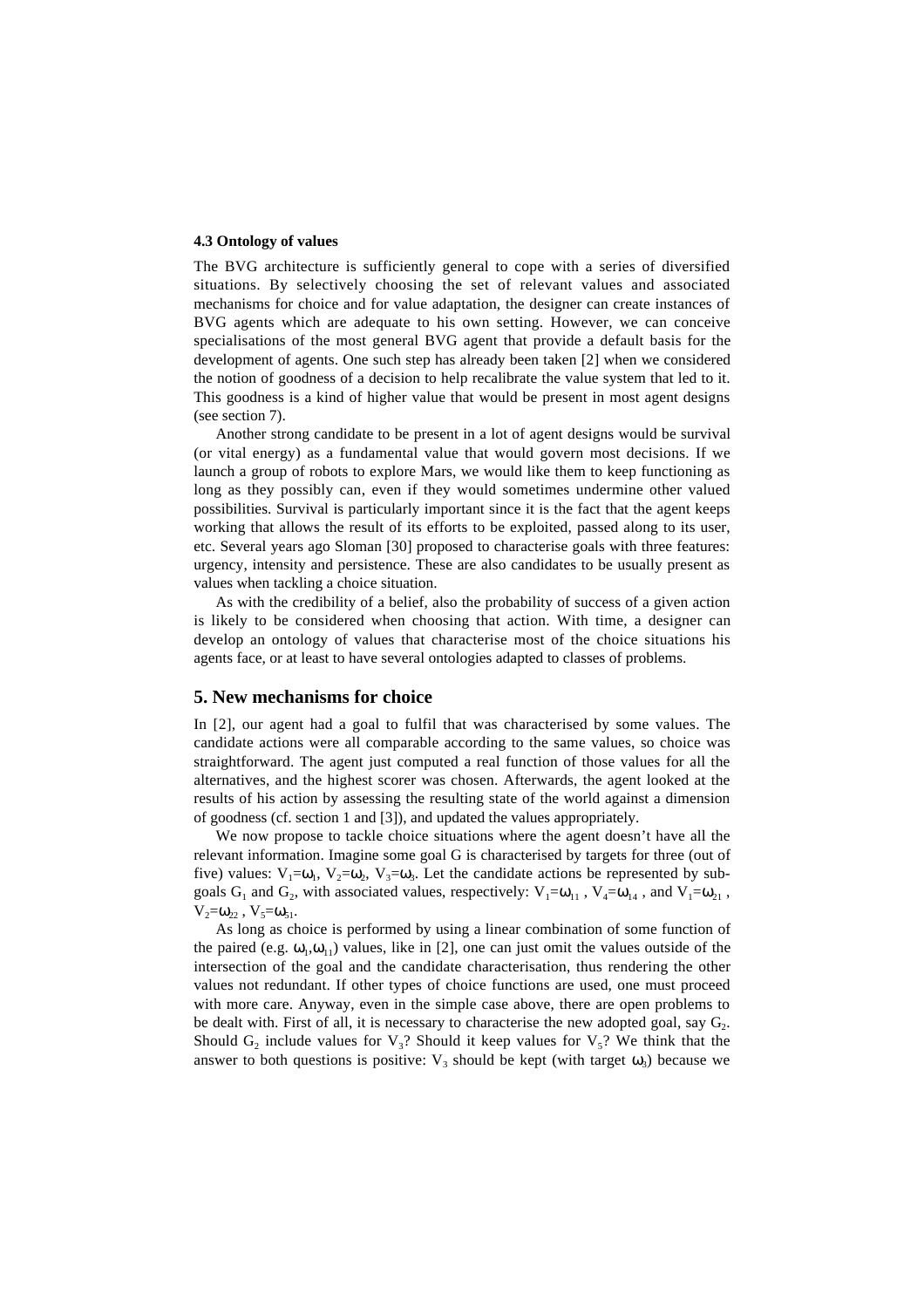are adopting  $G<sub>2</sub>$  just because of G. So it is only fair that we keep whatever guides the attempts at achieving G, and those are the values  $V_1$ ,  $V_2$ , and  $V_3$ . For an analogous reason we should include  $V_5$ . It could be the case that  $V_5$  represents important evaluative notions to be considered during the attempts at  $G_2$ , and so we mustn't give up  $V_5$  for our future execution. In both cases, these values will help control the execution of the agent towards his goals, possibly allowing for revisions and recalculations if the chosen goals no longer serve the relevant values at stake.

### **6. Goal adoption**

In this section, we illustrate our ideas about goal adoption by proposing a concrete mechanism for adoption: imitation. To simplify, assume an agent perceives as a possible goal [23] some action he observed another agent carrying out (or possibly as a result of some interaction). In the multiple values framework, any object carries with it some characterisation in terms of values. Let us further assume this set is nonempty.

If we take Castelfranchi's rule for adoption, our agent will adopt this possible goal as a goal of his own, only if he perceives this new goal as serving one of his previously existing goals:

Adopt(agentA, goal(agentB,  $G_0$ )) iff

 $\exists$ goal(agentA, G<sub>1</sub>):  $\exists$ plan(agentA, G<sub>1</sub>, P<sub>1</sub>, ..., P<sub>n</sub>): G<sub>0</sub>  $\supset$  G<sub>1</sub>

These are what we have called technical reasons for adoption. In BVG, the agent has reasons for adoption that are founded in his values, that represent his preferences. If we want to maintain Castelfranchi's rule, our rule of adoption by imitation could be to adopt the candidate goal if there is already a goal that shares some value with the new goal to adopt:

Adopt(agentA, goal(agentB,  $G_0, V_1 = \omega_1, ..., V_k = \omega_k$ )) iff

 $\exists i \in \{1, ..., k\}$ : ∃goal(agentA, G<sub>1</sub>,..., V<sub>i</sub>=ω<sub>i</sub>', ...): ω<sub>i</sub>\*ω<sub>i</sub>'>0

In the absence of a goal to be served by the goal candidate for adoption, we could propose another rule of adoption by imitation that would base adoption upon the values concerning the imitated agent:

Adopt(agentA, goal(agentB,  $G_0, V_1 = \omega_1, ..., V_k = \omega_k$ )) iff

 $\exists$ bel(agentA, val(agentB, V<sub>i</sub>= $\xi_i$ ,..., V<sub>j</sub>= $\xi_j$ )):

∃val(agentΑ, V<sub>i</sub>=ξ<sub>i</sub>',..., V<sub>j</sub>=ξ<sub>j</sub>'): ∀l∈ {i, ..., j} ξ<sub>l</sub>\*ξ<sub>l</sub>'>0

This mechanism (imitation) is also interesting for an emotional machinery (cf. [18]). Young children imitate emotional reactions much before they internalise the real emotions. Damasio's secondary emotions are cognitively generated, and arise later, as a result of identified "systematic connections (…) between primary emotions and categories of objects and situations" [22]. Children build these mental connections by going through imitation and game-playing: they emulate the emotional behaviour. In the panic situation mentioned above, people use imitation as an emotional-driven goal adoption strategy. There is time to consider only one or two alternative courses of action (run, dive), and then a decision must be reached.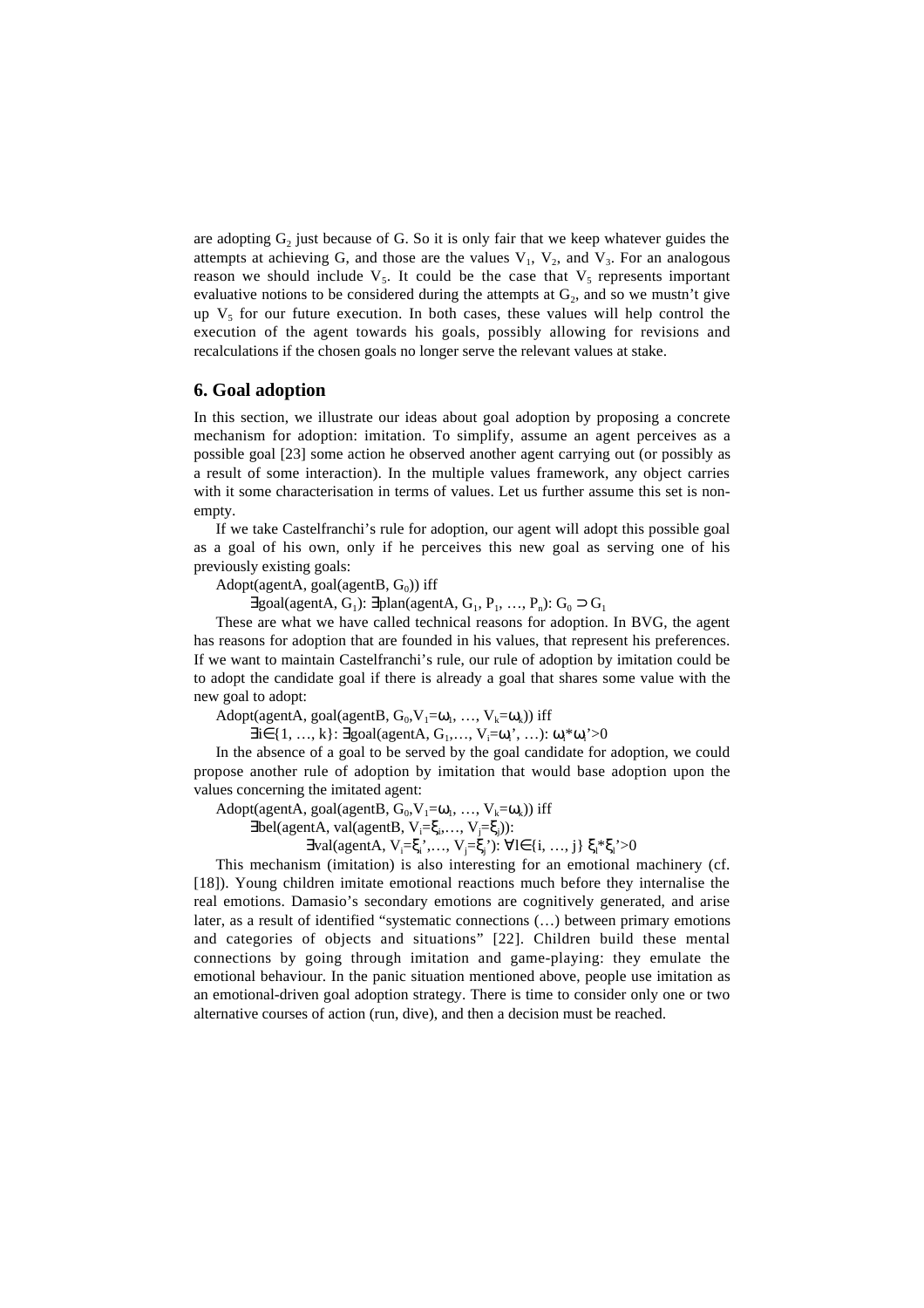# **7. Affective reasoning**

In [2], the adaptation of the agent system of values has three possible sources of evaluative information, that assess the quality of the decision taken: (i) some measure of goodness; (ii) the values that led to the decision themselves; and (iii) the designer's values. We now propose an alternative meaning for these assessment measures.

We suggest that the goodness of a decision (i) amounts to the agent's affective appraisal of the outcome produced by that decision. That is, goodness is not an abstract notion, independent of whoever performs that assessment, it is subjective, and it involves the agent that performs the assessment, in the exact conditions the assessment is made, and considering the conditions in which the decision was taken.

Alternative (ii) is the 'clean' option, for is performed in the same terms as the decision. That is, if one is already looking to optimise some things, just go and measure them. Observation subjectivity apart, the agent should have no difficulty with this. So, these values do not appear very interesting as a candidates for emotion arousal. Since goodness (i) was not considered in deciding (unless decision was taken using simple utility), the natural extension is to consider a different set of evaluative dimensions to assess the outcome of the decision (iii).

The interesting possibility about the designer's values is to consider this set to be the set of emotional features raised by the issue at stake (see figure 3d/e). These can be either inspired by the agent's own affective perception, or driven by some interaction language that interfaces to the user, or other agents. We humans frequently evaluate our decisions by examining the emotional reactions they raised in the surrounding people [18]. In fact it is often like this we notice we goofed up. Of course, we raise here a regress problem: if we want to enhance our decision capabilities by using others' views about the result of our actions, we should use our decision skills to judge whether to trust our impressions about those views (since we don't have direct access to them). To solve this problem we must accept that subjectivity has its limits: we only know what we know, and never what others know [4].



Fig. 3: The dynamics of emotions. (a) value-informed decision making; (b) emotions exert control over decision; (c) watching consequences of decisions; (d) feeding back information to enhance decision machinery; (e) getting emotional information about the results of decisions; (f) cognitive evaluations arising emotions.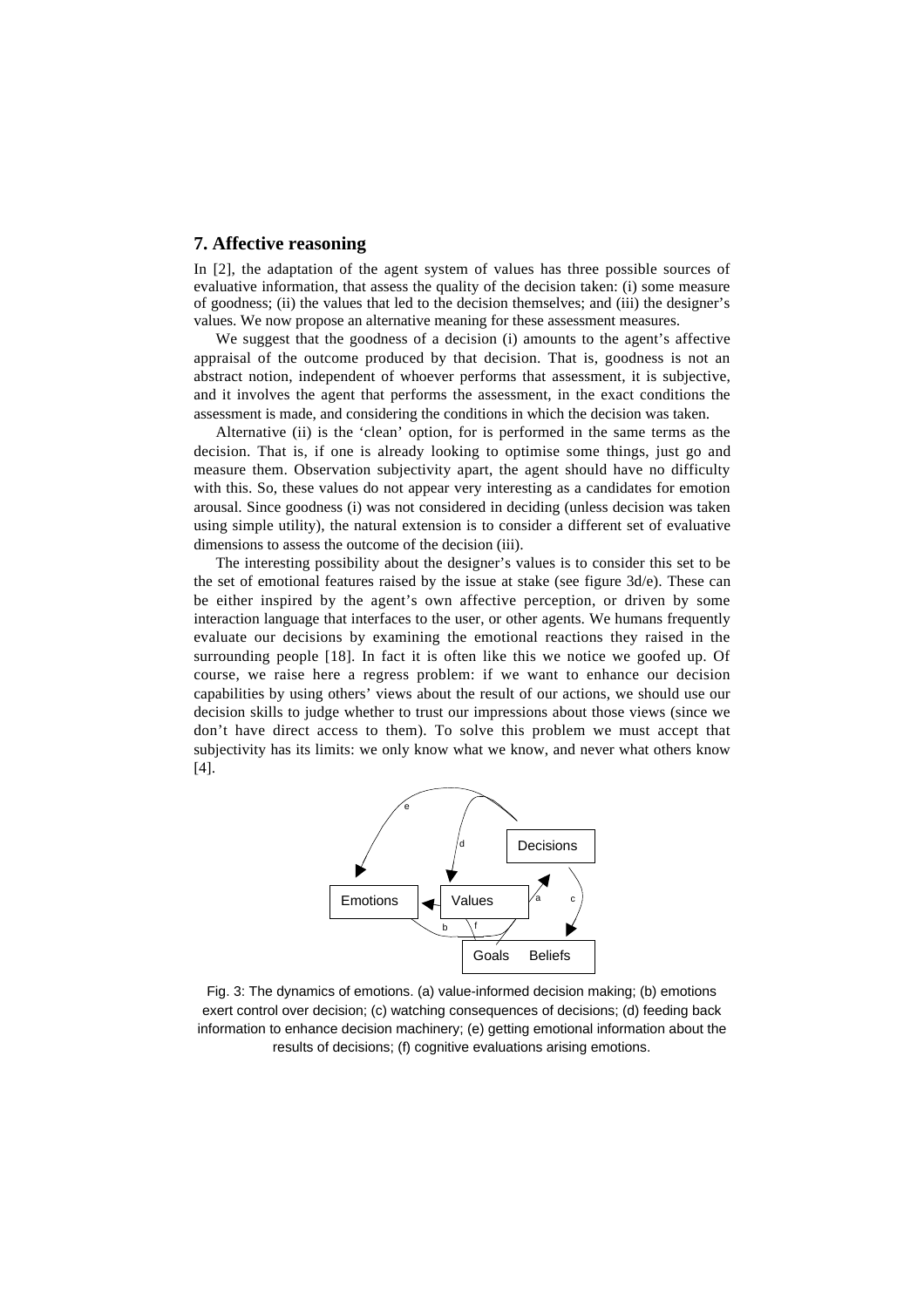The view just described concerns primarily the observation of emotions raised as a consequence of the agent's behaviour (figure 3e). In a sense, it is an external view of emotions, although considering the consequences of the emotional assessment in the calibration of the decision machinery. What is lacking here is the direct influence of emotions in decision making (figure 3b), as suggested by recent literature (especially [5]). At this point of our research, we can only point out a broad picture, which we deem coherent, and also consistent with the most recent neuroscience views on emotion and its strong influence on decision making.

In [7,8], emotions are considered as meta-level controls that help the agent organism to regulate itself in order to improve its adaptation to the environment. They have an impact on cognitive processes such as the allocation of cognitive resources, attention focus and adaptive learning, either boosting some ones or freezing others. Also here, the key idea is that emotions establish control over the decision making process. They serve as signals, or somatic markers, to be used in case retrieval, like a sort of pre-cognitive assessment of situations, based on similar experiences from the past. Emotions also determine the amount of time the agent will have for the decision process. One strategy could be to lead the agent to a quick reaction, as a way of gaining some time to spend on a more thorough decision process. For instance, in LeDoux's bomb example, one dives into the ground, and freezes any decision while considering other options.

Let us go a little further into the detail of these mechanisms. An agent should be ready for action taking at any point of its life (or it won't survive long in a hostile environment). This means that although deliberation is certainly useful and many times unavoidable, it should possess anytime character. If we take this idea to its limits, we must include in our architecture some immediate feedback mechanism, what is usually called a reactive component. We propose that this spectrum from reactive action (deliberation time equals zero) to fully deliberative action (unlimited deliberation time) can be achieved through a cumulative deliberation framework. Emotions tune up the amount of time available for the choice function to perform (for instance an additive function). In a strongly emotional stress situation (as in a state of fear, or panic), actions are taken from a small repertoire of readily accessible candidates, possibly with no deliberation at all (e.g. we do the first thing that comes to mind [18]). With some more time available, our cumulative assessment can begin: we pick a larger repertoire of agents, at the same time start the calculation of their choice value. This is done by considering the most important value, and performing the choice calculation for each of the candidates with respect to this value. At each moment, we have an assessment (a rating) that allows us to perform choice. With infinite time available, choice will be perfect, i.e. in accordance to our beliefs and evaluations about the relevant issues at stake. This broad picture is compatible with Damasio's evidence that "Normal people choose advantageously before realising which strategy works best" (the idea of importance, of valued and weighted decision), and that "non-conscious biases guide behaviour before conscious knowledge does" (emotional reactions are triggered before any rational deliberation) [5].

When we evaluate some situation, weighting pros and cons, we mix emotions and feelings with reasons, and if we succeed, we may say that the whole process is a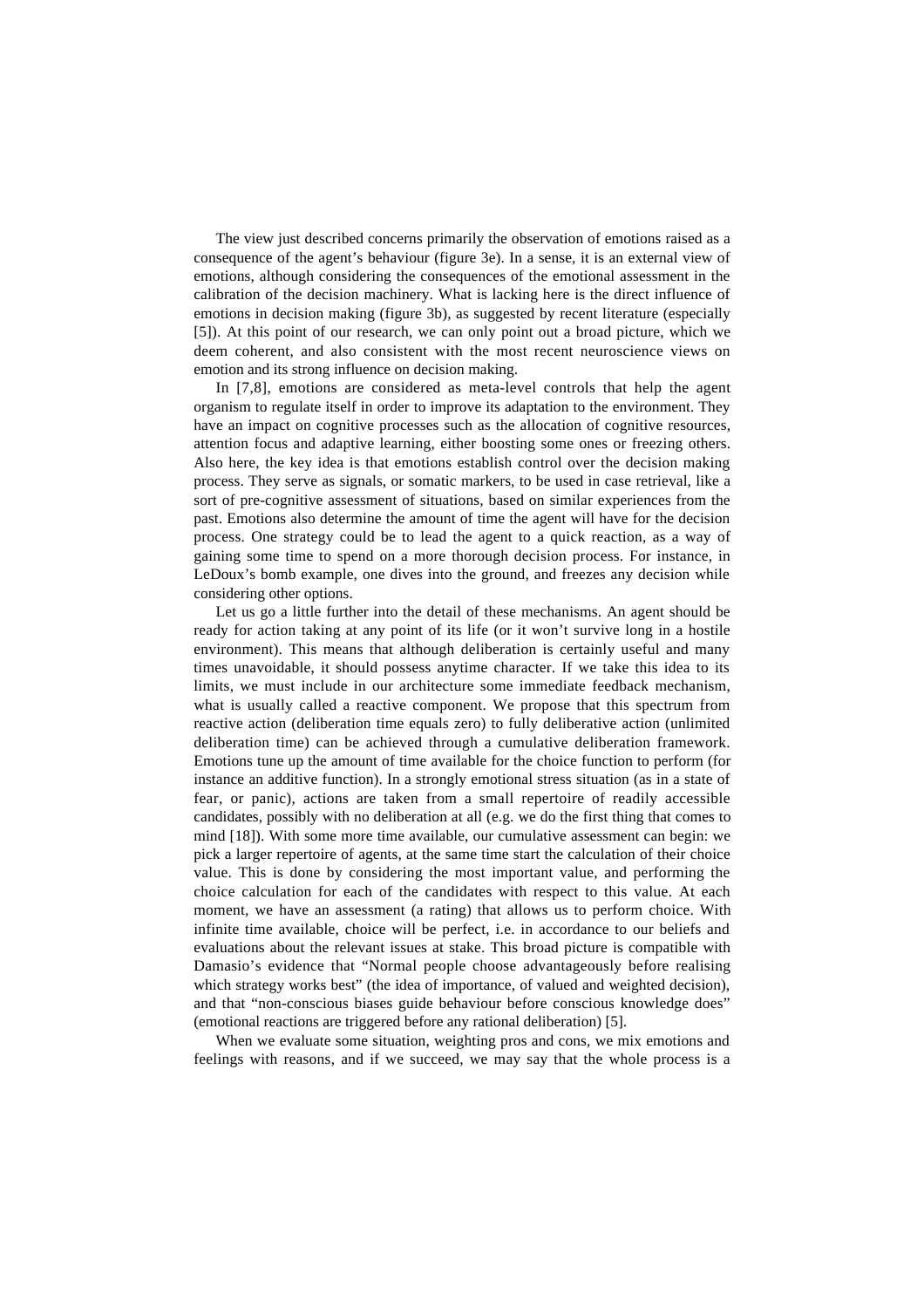mixture of reasons and emotions. Emotions are not simple reflexes, but patterns (collections of answers) supporting fast reactions (in order to maintain us alive), faster than cognitive actions, because from an evolution point of view the emotional machinery is older than the cognitive machinery. Quoting from [5]: "The sensory representation of a situation that requires decision leads to two largely parallel but interacting chains of events": emotional ones based upon previous individual experience (complex process of non-conscious signalling) and rational ones based upon processes of cognitive evaluation and reasoning.

We now take the theory of emotions in [20], in what respects the variables that affect emotion intensity. [19] lists the variables affecting anger: the degree of judged blameworthiness, the degree of deviation from personal or role-based expectations, and the degree to which the event is undesirable. We have already seen how emotions influence decision making (fig. 3b). Emotions also influence cognitive acquisition (for instance, through determining attention focus [6], and so through a decisionmediated process, see fig. 3b/a/c). Now we see what influences emotions. [19] tells us that "emotions are dependent on beliefs," and that "emotions are positively or negatively valenced reactions." Notice that all those prototypical variables above are cognitive assessments, evaluations about the reciprocal influences between the event and the agent's informational and pro-active states. That is, we have beliefs, goals and (what we call) values influencing emotions. The circle is completed, and we have now cognitive values as the basis of emotion arousal (figure 3f).

# **8. Concluding remarks**

In this paper, we have restated the fundamentals of the BVG architecture, namely the use of multiple values to inform choice, and the feedback of assessment information to recalibrate the choice machinery. We took Castelfranchi's notions about agent autonomy to enhance the BVG architecture in two ways. First, we considered and overcame some limitations of the previous implementation, such as the inability to deal with incomplete evaluative information. Second, we proposed to use the agent's system of values to inform the mechanisms of creation of goals. As an example, we presented rules for adoption that could implement the mechanism of imitation. The primary concern throughout the paper is agent autonomy, and its relations with the agent's character, or personality. We defend that the multiple values framework is especially adequate to provide the tools to successfully tackle these issues. This was further elaborated by the suggestion that not only cognitive but also emotive aspects of the agent's reasoning can be addressed in this framework. Emotions play a determinant role in decision processing. They influence and are influenced by decisions and their consequences. Together with values, emotions provide the fundamental mechanisms for efficient and adaptable decision processing.

We could only hint at applications of these ideas. Some experiments were made, but the results are not yet conclusive. So, future research will aim at experimental demonstration of the ideas presented herein. Other research issues remain to be the increase of the agent's adaptability by enhancing the use of the fed back information, and the expansion of an agent's system of values as a result of interaction with other agents.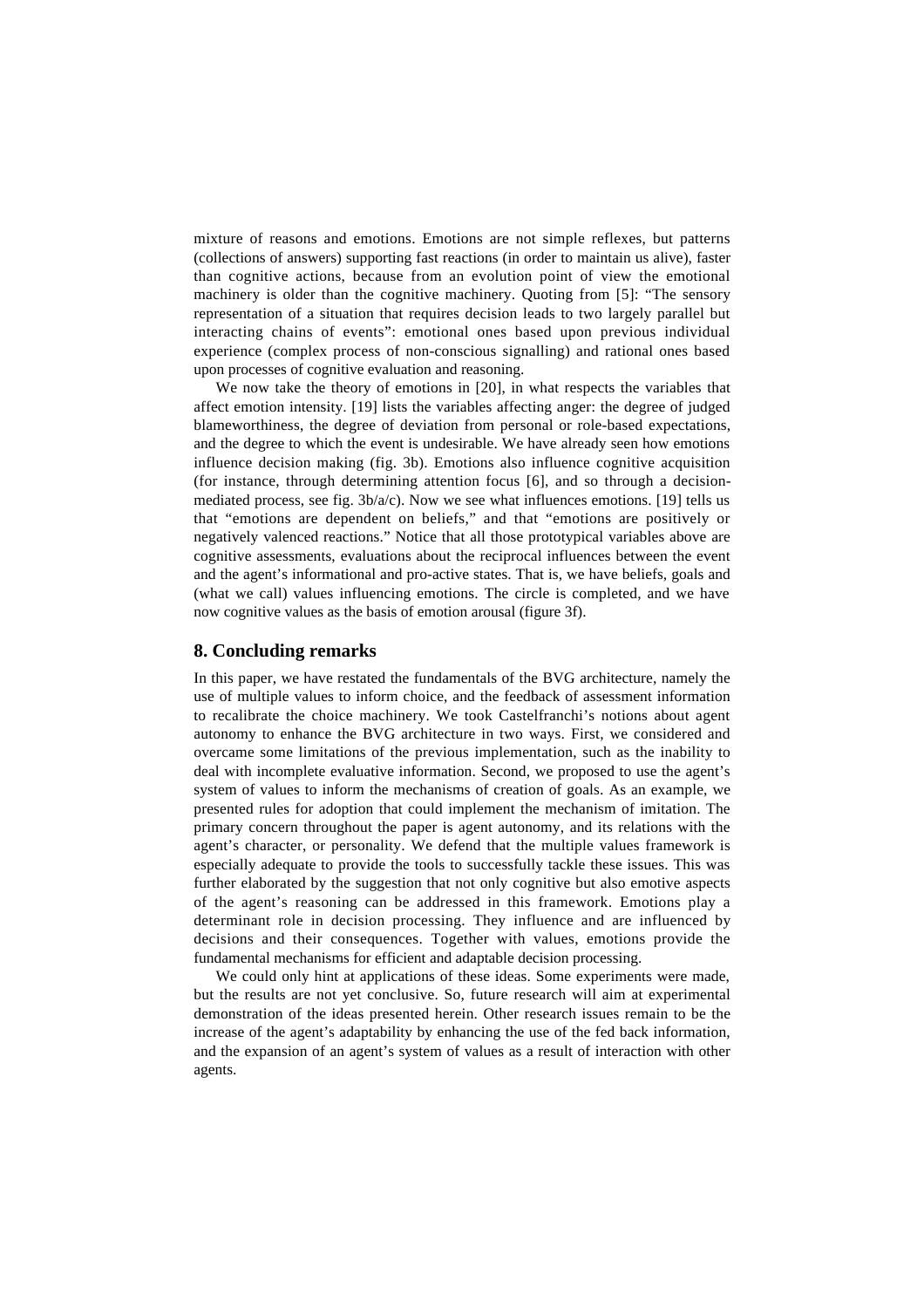**Acknowledgements.** We wish to express our thanks to João Balsa, José Castro Caldas, João Faria, José Cascalho, Cristiano Castelfranchi, Rosaria Conte, Maria Miceli, Luis Moniz, Leonel Nóbrega, Pedro Rodrigues, Jorge Louçã, the editor of this volume, and the anonymous referees. This research has been carried out within the research unit LabMAC, and partially supported by project Praxis 2/2.1/TIT/1662/95 (SARA).

#### **References**

- 1. Antunes, L., Towards a model for value-based motivated agents, in proceedings of MASTA'97 (EPIA '97 workshop on Multi-agent Systems: Theory and Applications), Coimbra, October 1997.
- 2. Antunes, L. and Coelho, H., Decisions based upon multiple values: the BVG agent architecture, in Barahona, P. and Alferes, J. (eds.), Progress in Artificial Intelligence, proceedings of EPIA'99, Springer-Verlag, Lecture Notes in AI no. 1695, September 1999.
- 3. Antunes, L. and Coelho, H., Rationalising decisions using multiple values, in proceedings of the European Conference on Cognitive Science, Siena, October 1999.
- 4. Antunes, L., Moniz, L. and Azevedo, C., RB+: The dynamic estimation of the opponent's strength, in proceedings of the AISB Conference, IOS Press, Birmingham 1993.
- 5. Bechara, A., Damasio, H., Tranel, D. and Damasio, A. R., Deciding advantageously before knowing the advantageous strategy, Science, Vol. 275, 28 February, 1997.
- 6. Botelho, L. and Coelho, H., Emotion-based attention shift in autonomous agents, in Müller, J.P., Wooldridge, M.J., Jennings, N.R., Intelligent Agents III, Agent Theories, Architectures, and Languages, ECAI'96 Workshop (ATAL), Springer-Verlag, Lecture Notes in AI no. 1193, 1997.
- 7. Botelho, L. and Coelho, H. Adaptive agents: emotion learning, Proceedings of the Workshop on Grounding Emotions in Adaptive Systems, Fifth International Conference of the Society for Adaptive Behaviour 98 (SAB'98), Zurich, August 21, pp. 19-24, 1998.
- 8. Botelho, L. and Coelho, H. Artificial autonomous agents with artificial emotions, Proceedings of the 2<sup>nd</sup> International Conference on Autonomous Agents (Agents'98), Minneapolis/St. Paul, May 10-13, pp. 449-450, 1998.
- 9. Caldas, J. M. C. and Coelho, H. The origin of institutions, socio-economic processes, choice, norms and conventions, Journal of Artificial Societies and Social Simulation (JASSS), Vol. 2, No. 2, 1999.
- 10. Castelfranchi, C., Social Power. A point missed in Multi-Agent, DAI and HCI., in Decentralized AI - Proceedings of MAAMAW'90, Demazeau, Y. and Müller, J. P. (Eds.), Elsevier Science Publishers B. V., Amesterdam, 1990.
- 11. Castelfranchi, C., Guarantees for autonomy in cognitive agent architecture, in Wooldridge, M.J., Jennings, N.R., Intelligent Agents, Agent Theories, Architectures, and Languages, ECAI'94 Workshop (ATAL), Springer-Verlag, Lecture Notes in AI no. 890, 1995.
- 12. Corrêa, M. and Coelho, H. From mental states and architectures to agents' programming, in proceedings of the 6th Ibero-american Conference in Artificial Intelligence, Lisboa, October 5-9, 1998, Coelho, H. (ed.), "Progress in Artificial Intelligence - Iberamia'98," Lecture Notes in AI no. 1484, Springer-Verlag, pp. 64-75, 1998.